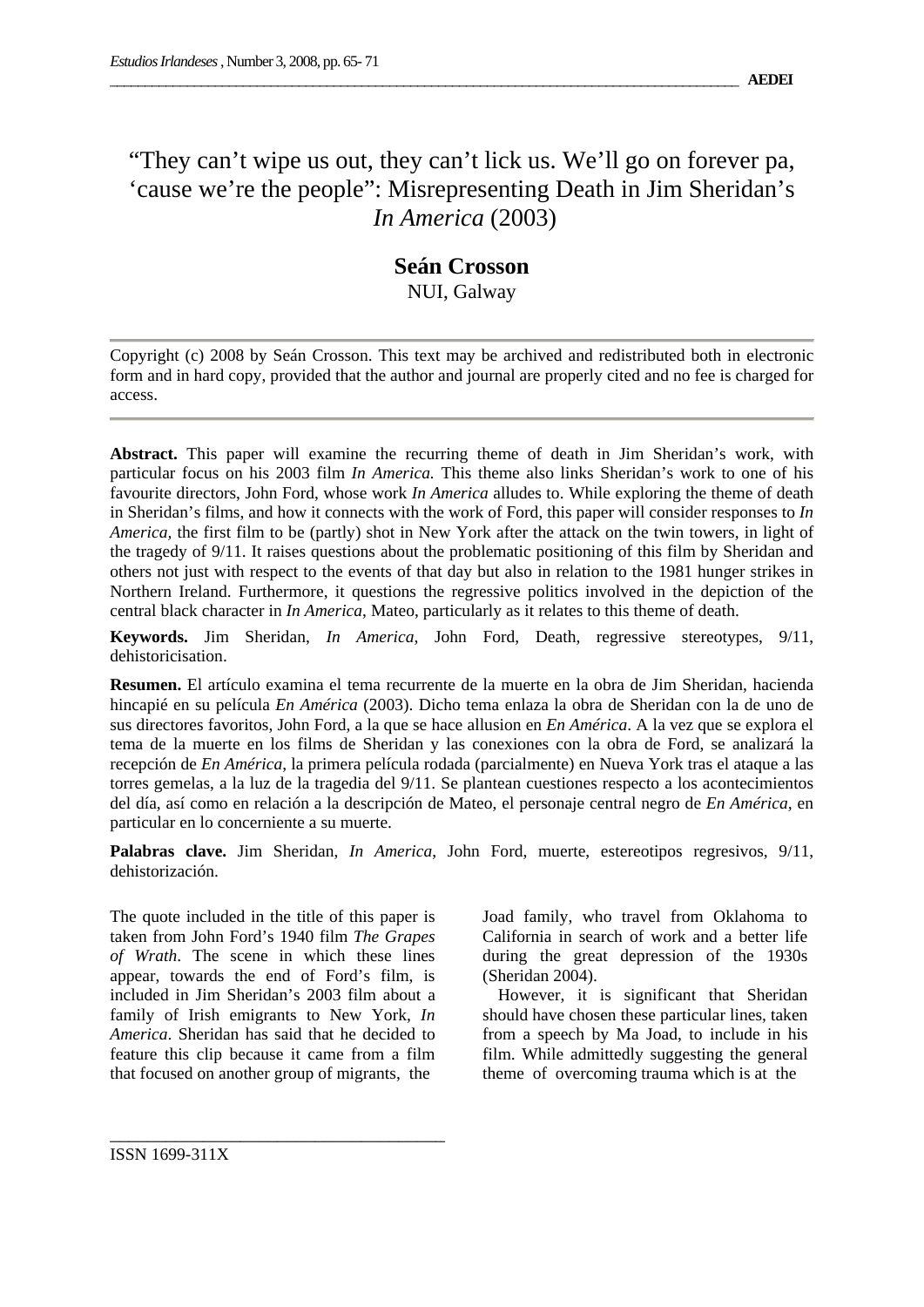centre of *In America*, the lines also represent one of the most significant changes made by John Ford to John Steinbeck's original Pulitzer prize-winning novel of the same name. These lines may provide an optimistic and hopeful conclusion to Ford's film, but in Steinbeck's work a considerably more muted version of this speech occurs a little over half way through the book. Furthermore, the hope that the speech suggests is undermined by subsequent events. Indeed, the final scene of Steinbeck's work shares little of the optimism of Ford's adaptation. The novel ends with the surviving members of the Joad family taking shelter in a barn from the rising waters, brought on by floods that have submerged the boxcar they live in and a dramatic final scene in which Rosasharn Joad offers her milk-filled breast to a starving man.

Rather than the optimism that we find in Ford's adaptation, and the focus on the overcoming of hardship and oppression, Steinbeck's *The Grapes of Wrath* dismisses such optimism in a searing critique of American social policy in the 1930s. The significant change of positioning of this speech denotes a more general emasculation by Ford of the politics within Steinbeck's work, altering the pessimistic outlook of the novel and softening significantly its critique of capitalism and the American administration. This paper asserts that the inclusion of this scene from *The Grapes of Wrath* in Sheridan's *In America* reflects not just the Irish director's own admiration for John Ford's work, but also a comparable depoliticising project, apparent in Sheridan's remarks regarding *In America,* in the manner in which he attempts to connect his film to contemporary, and historical traumatic events profoundly implicated in politics. Furthermore, it is this paper's contention that what politics there actually are in *In America* draw on regressive stereotypes regarding the representation of minorities in imperialist ideology, stereotypes apparent in Sheridan's engagement with, and depiction of, death.

*In America* marked the beginning of a movement from the Irish settings and Irish politics that featured in Sheridan's previous work into an American context that would recur in his 2005 biopic of the American rap artist Curtis '50 Cent' Jackson, *Get Rich or Die Tryin'*. This film caused considerable controversy in the US on its release. Indeed, one report from the *Pittsburgh Tribune Review*

reported that "Police [in that city] and across the country are stepping up patrols at movie theaters showing rapper Curtis "50 Cent" Jackson's film *Get Rich or Die Tryin*' following the fatal shooting of a man inside the Loews Cineplex at The Waterfront" (King Greenwood 2005). While *Get Rich or Die Tryin'* may have appeared to audiences at first a departure of sorts from Sheridan's earlier work it did share a recurring theme found across his oeuvre, one media reports suggested was reflected in responses to the film: the theme of death. Apart from the association of death with the title, content and reception of *Get Rich or Die Tryin'*, in Sheridan's previous films the deaths of characters such as Séimí, "The American" and Tadhg in *The Field*, or father figures such as Paddy Brown in *My Left Foot*, Guessepi Conlon in *In the Name of the Father* and Danny's trainer Ike Weir in *The Boxer* play an important role in the narrative of each of these films.

The recurrence of this theme in Sheridan's work could be attributed at least partly to the director's own biography. Sheridan has remarked that the death of his ten year old brother Frank, who died in 1966 of a brain tumour, has overshadowed everything he has done (Mulholland 2003). Frank is transformed into the recently deceased son, Frankie, a central (though missing) character in Sheridan's most autobiographical work to date, *In America.* It is Frankie's death that is a significant factor in the decision of the Sullivan family at the centre of this film to move from Ireland, via Canada, to New York*.* The Sullivan child Frankie has also died of a brain tumour and a fundamental theme in the film is the struggle of each member of the family to come to terms with this loss. The film is overshadowed by death, both that of Frankie and later the Sullivan family's mysterious black neighbour Mateo (Djimon Hounsou), but also by the inclusion of several scenes occurring during the Day of the Dead, Halloween, including the scene in which the Sullivan children, Ariel (Emma Bolger) and Christy (Sarah Bolger), first encounter Mateo. However, Sheridan has expanded significance of death in the film by describing the crossing of the family into the US at the start and the early revelation of the death of their child as symbolising the Irish coming to America after the famine: "[The Opening of *In America*] is based on the myth of the Irish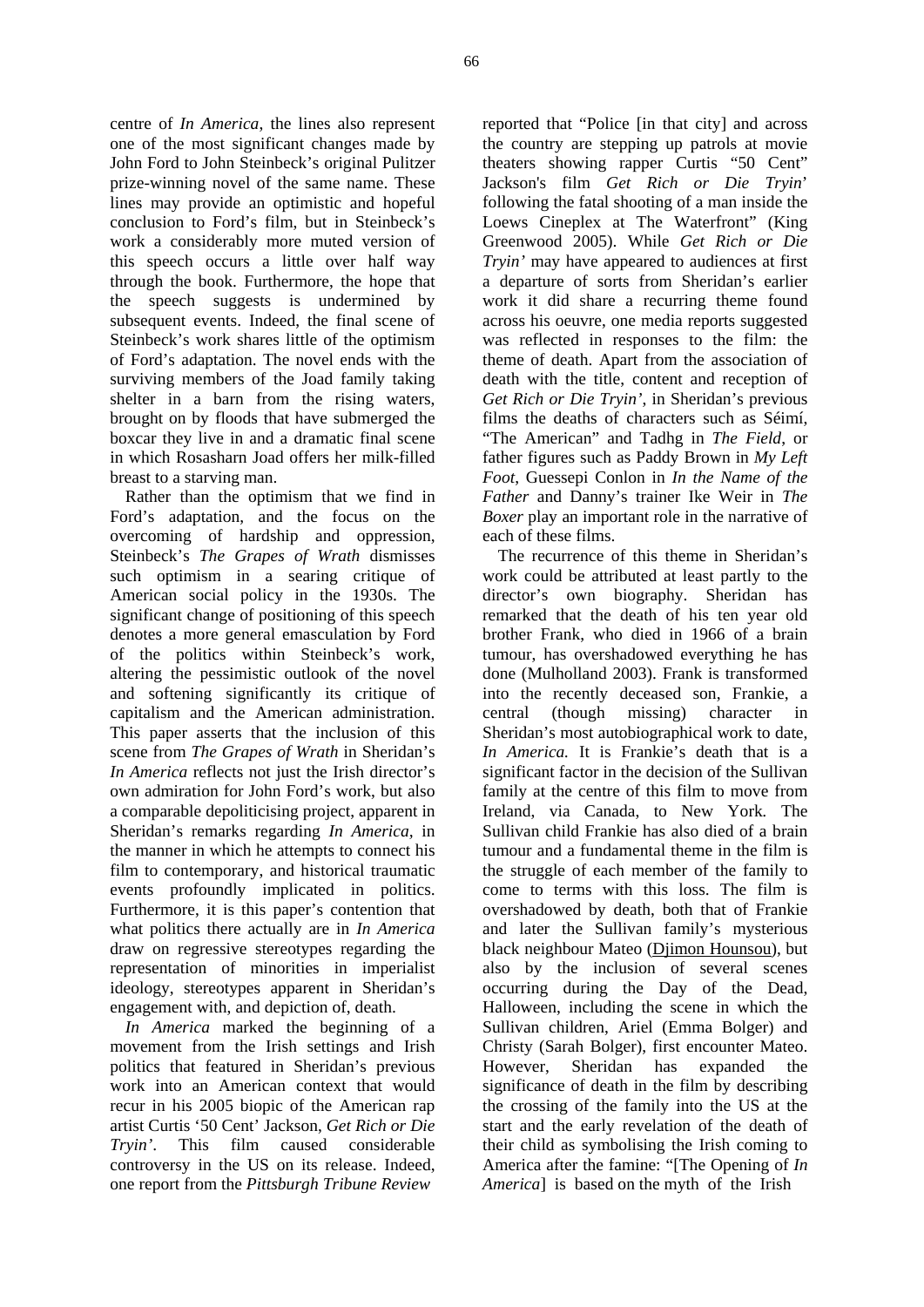coming to America after death on a mythological level which everybody knows the Irish did after the famine […]" (Sheridan 2004).

Sheridan's allusion to the famine in relation to *In America* provides an intriguing link to the work of Irish-American director John Ford, whose parents arrived in the US from Galway in 1872, a little over 20 years after the end of the Great Famine. Indeed, Ford has spoken of his family suffering "bitterly during the potato famine" (Sharp Bolster 1957: 9) and has explained his own attraction to Steinbeck's *The Grapes of Wrath* as due to the narrative's similarity to events during the Irish famine itself: "The story was similar to the famine in Ireland […] when they threw the people off the land and left them wandering on the roads to starve. That may have something to do with it part of my Irish tradition - but I liked the idea of this family going out and trying to find their way in the world" (Bogdanovich 1978: 76).

Sheridan has described Ford as a possible predecessor of sorts in terms of Irish film (Barton 2002: 139) and is a great admirer of Ford's iconic "Irish" film *The Quiet Man,* describing it as surpassing "every other Irish work of art in important aspects in that it's a true, genuine love story and in the beginning of the love story, the guy has killed somebody in a fair fight and he comes back to protect the woman from the incest culture" (Barton 2002: 151).

*In America* also shares with *The Quiet Man* a similar dynamic that triggers the migration of both the Sullivan family and Sean Thornton in Ford's film: an attempt to come to terms with the trauma of death. In *The Quiet Man* it is the death of Thornton's opponent, Tony Gadelo, in the ring during a prize fight that brings Thornton back to Ireland in search of peace and his ancestral home. Indeed, death in *The Quiet Man*, as Luke Gibbons has noted, hangs over the narrative as a whole and is referred back to at several points, most clearly in the quite realistic and dark flashback sequence included shortly after the wedding of Thornton and Mary Kate, in which Thornton remembers his killing of Gadelo (Gibbons 2002: 66-70).

However, much as in *The Grapes of Wrath*, Ford's adaptation of Maurice Walsh's short story "The Quiet Man", included in Walsh's 1935 collection *Green Rushes*, also involved a considerable depoliticisation and, indeed, dehistoricisation of the narrative. While Ford's

film is set in the 1930s, as Sean Ryder has noted:

In Walsh's *Green Rushes*, the story of […] Paddy Bawn [the character on which Sean Thornton is based] is merely one part of a web of stories concerning a common set of characters and events in north Kerry during the Irish war of Independence (1919-1921). Thus the reader meets Paddy Bawn in other tales, where his character takes on additional attributes […] Most often, for instance, he appears as the taciturn but stalwart member of an IRA guerrilla band (Ryder 1998: 122).

Indeed, this is a role alluded to at several points in Walsh's short story but entirely absent from Sean Thornton's character in Ford's adaptation.

The depiction of death in the cinema has provoked considerable debate and not a little controversy, apparent in reactions to both Ford's *The Searchers* (1956), arguably one of the most controversial films in Hollywood history, and Sheridan's *Get Rich or Die Tryin'*. For Jim Sheridan the depiction of death would appear to provide a means to work through the trauma of death itself. Sheridan has argued that viewing *In America*:

can be cathartic for viewers who have been through a tragedy themselves […] They're only going to go through those emotions if there's part of their own life that touches those feelings they want massaged or alleviated. So people change according to reality because now they're engaged in a different way. They've understood something. They've been through something (Cohen 2003).

Critics have remarked on this possible therapeutic role of cinema. Lucy Walker, for example, has argued, drawing on the work of David Thompson, that "films that are 'about' death" can occasionally "function as preparation and consolation for our own experience of death […] [they] can have a therapeutic effect on the spectator, even—indeed especially those that confront our worst fears" (Walker 2005: 486).

The Russian-American literary scholar Mikhail Iampolsky has also noted how "art allows the viewer to experience death vicariously, through the process of identification, and to remain alive" (Iampolsky 1995: 271). Iampolsky is influenced by the work of Sigmund Freud who found that "In the realm of fiction we discover the plurality of lives for which we crave. We die in the person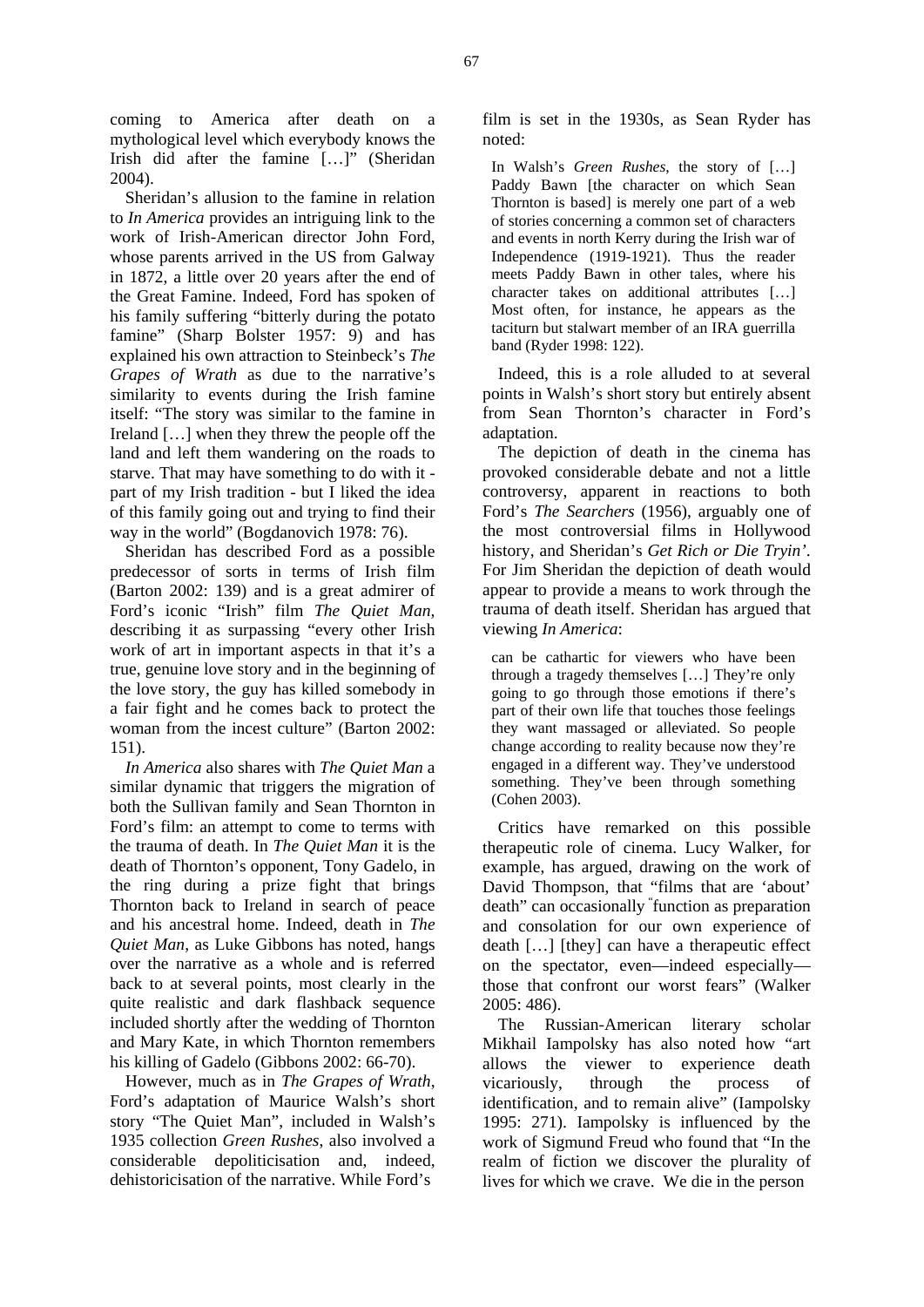of a given hero, yet we survive him, and are ready to die again with the next hero just as safely" (Freud 1963: 124). Furthermore, Freud argued that "our habit is to lay stress on the fortuitous causations of the death-accident, disease, infection, advanced age; in this way we betray our endeavour to modify the significance of death from a necessity to an accident" (Ibid).

This depiction of death would appear to concur with its occurrence in both *The Quiet Man* and *In America*. While Tony Gadelo is accidentally killed in a Prize fight with Sean Thornton in Ford's film*,* the death of Frankie Sullivan in *In America* results from his accidental falling down a set of stairs and the subsequent development of a brain tumour. Furthermore, Mateo's death in Sheridan's film is due to the onset of some unspecified disease. Sheridan, however, has extended this therapeutic role of death in his film from the personal to the political.

In Sheridan's commentary and in some critical reaction to the film, *In America* was portrayed as providing a means through which Americans, and in particular the citizens of New York, could come to terms with their own recent trauma, the tragedy that has become known as 9/11. The film was released in the US in November 2003 and reviews in the American press quickly found connections between *In America* and 9/11. Indeed, American film critic David Poland described the film as "the perfect answer to 9/11" (Poland 2003) while Armond White in the *New York Press* noted that:

It usually takes two years for the effect of reallife events to be felt in mainstream movies. Still, onscreen responses to 9/11 didn't make 2003 a good year for Hollywood, just a confused one. The best movie to address the way we live today, *In America*, depicted how humans respond to tragedy yet search for freedom (White 2003).

Sheridan himself was not slow to make a connection between the theme of the film (coming to terms with death) and the recent trauma of 9/11 in interviews during the film's release. "We were the first film [made in New York] after  $9/11$ " he remarked in one interview, "so everybody was really warm to us. But it was actually very hard not to [think about] 9/11 because the film is about grief and I knew it would have that kind of impact being in the city" (Jawetz 2004). In a further interview he described

setting out "to make a film and September 11th happened and everything was thrown into a different perspective" (Horowitz 2004). The director's commentary to the DVD release of *In America* also includes several comments regarding 9/11, including that accompanying the opening scene of a flag waving in the wind, which Sheridan indicates was shot in New York soon after the tragedy.

In a public interview in the Irish Film Centre in March 2003 Sheridan also described *In America* as being about "'getting away from the death culture' that is so prevalent in Ireland" (Barton 2002: 189). He developed these remarks in comments made in the director's commentary to the film's DVD release where he describes *In America* as

about the fact that the Irish can overcome death or leave it behind or a husband and wife can leave it behind and I thought of the hunger strikers and we being the only Western Society that could have that – ten men dying one after another – and I thought we've got to leave this suicide culture behind. But we're probably the only suicide culture where the guys did damage only to themselves but we are close to the Arabs in our sense of victimisation (Sheridan 2004).

In these comments following *In America's* release Sheridan makes a significant connection not just with a highly politicised moment in recent Irish history but also with the contemporary conflict in the Middle East and the attack on the twin towers. However, his comments bear a disturbing similarity to the type of regressive stereotyping associated with colonial discourse whereby violence associated with the colonised is commonly attributed in colonial representations to the inherent instability, innate weaknesses, or irrational violence of the colonised themselves. This stereotyping is facilitated, as John Hill and Martin McLoone have outlined in their respective studies of representations of violence in films concerning Northern Ireland, by a process that both depoliticisises and dehistoricises the violence itself (Hill 1987: 147-193, McLoone 2000: 60-84). However, such "representations of the Irish characteristically associated with sources outside of Ireland have now, apparently, become so 'natural' and 'normal'" as Hill observes, "that they are providing a framework for certain sections of Irish film-making as well" (Hill 1987: 178). While Hill's comments were made over twenty years ago, they still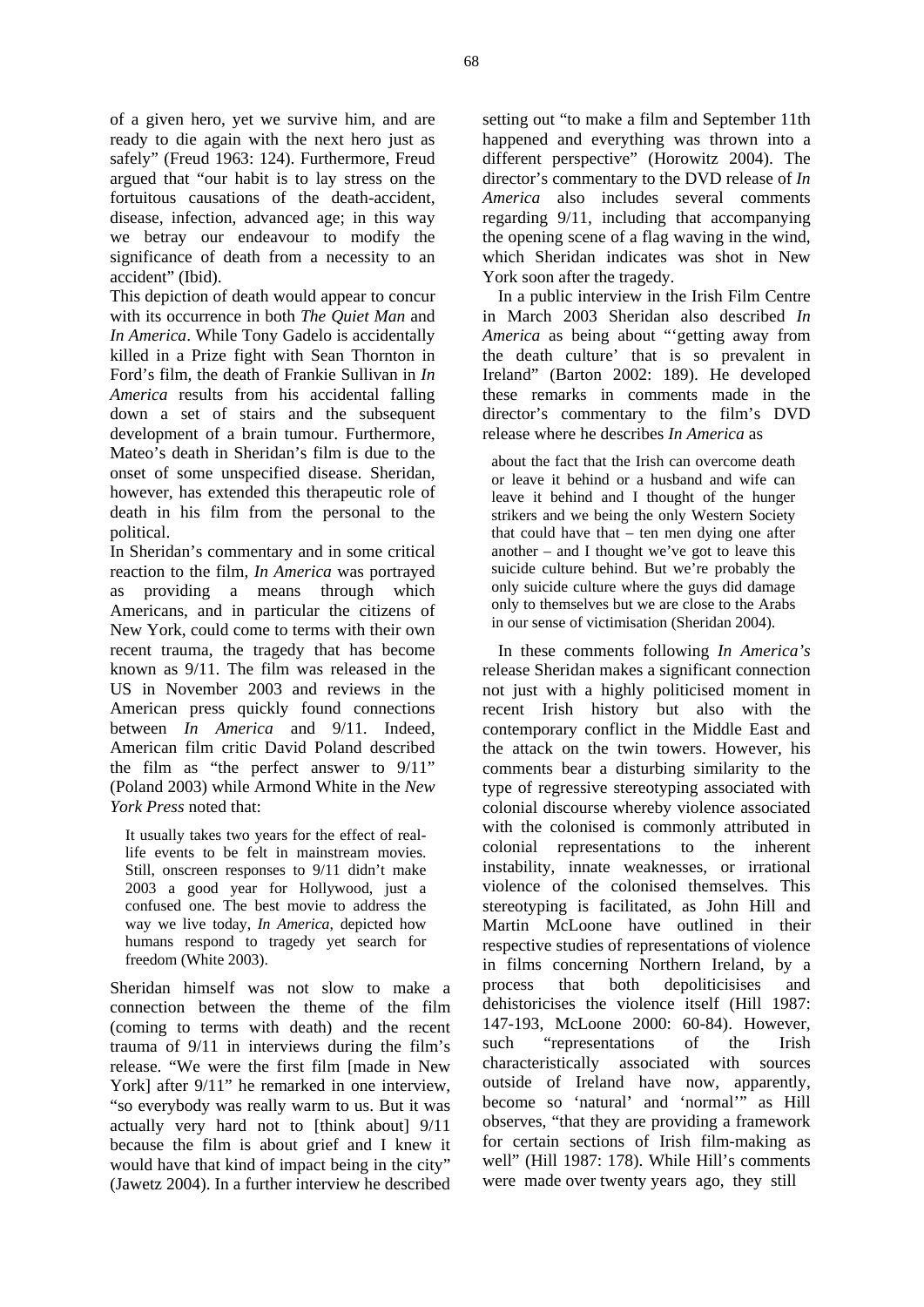remain relevant for many films made subsequently, including work by Sheridan. By suggesting that his portrayal of a family attempting to come to terms with the death of their child may allow Irish people to leave the "suicide culture" behind, Sheridan similarly elides the historical and political context within which events such as the 1981 Hunger Strikes occurred. Furthermore, such remarks invite a closer look at the politics within *In America* itself, politics that are particularly apparent in the representation of illness and death in the film.

While the film is haunted by the recently deceased child of the Sullivan family, the death we witness in the film is that of the family's mysterious black neighbour Mateo. However, as Beth Newell has noted, this representation is both problematic and regressive. For Newell, by his association of Mateo with both the primitive in earlier scenes (where Mateo is depicted as almost "an uncontrollable, beastlike savage") and with the mystical, spiritual (or "servile saint") as the film develops, Sheridan "invokes retrograde representational strategies common to imperialist ideology" (Newell 2005: 144). Indeed this process is apparent in the scene in which the Sullivan children first encounter Mateo. It is a central scene that marks the transformation of Mateo from this apparent "savage" into a spiritual saint, a process complemented both by the manner in which the scene is shot, the accompanying soundtrack, and centrally in the performance of Djimon Hounsou who undergoes a dramatic, and unexpected, transformation of character.

There is a mythologisation of character at work in this scene also, a process that is apparent throughout Sheridan's films which are noted for their mythologizing impulses. Sheridan has himself claimed that "[Story] exists on two levels. It exists on the level of realistic scenes and then there's another kind of thing that's running parallel with it which is mythological" (McCurrie 2004). This mythological level in *In America* includes for Sheridan, as indicated by his comments, both Irish and American trauma and is also reflected in the dehistoricising processes at work in the film itself. While the events portrayed occurred in the 1980s, Sheridan makes no attempt to depict this period authentically, despite including several of the major cultural icons of that period, centrally E.T., in the film.

Instead time and place float free, somewhat uneasily, from history and represent a more mythical place. By seeking to tell a universal story the film elides "the specificity of its historical moment" (Tamasulo 1997: 154).

However, this dehistoricisation is also apparent in the portrayal of Mateo himself, in a manner reminiscent of the dehistoricising of the "Other" Edward Said has delineated in colonial discourse (Said 1993: 269). While we are given little information on Mateo's background, we are also only given ambiguous suggestions, and little clarity, as to the illness he suffers from, or where it may have originated. Choosing to shoot the film largely from the perspective of children – and particularly many of those scenes that depict Mateo including the scene in which he first meets the Sullivan children – allows Sheridan to avoid engaging with the particularities of Mateo's illness.

However, it is not just Mateo's illness but his death itself which is problematically framed. Sarah W. Goodwin and Elizabeth Bronfen, in their study *Death and Representation,* have noted the frequent "othering" of death in representations, in remarks pertinent to the portrayal of Mateo's death in *In America*:

Death is the constructed other. That which aligns with death in any given representation is Other, dangerous, enigmatic, magnetic: culturally, globally, sexually, racially, historically, economically. To study representations of death is to study how not only individuals but also groups have defined themselves against what they are not but wish to control […] (Goodwin and Bronfen 1993: 20).

As the Sullivan family stand by their premature child's incubator (whose life hangs in the balance after a blood transfusion) in the hope that it might show, as Christy's voiceover remarks "some sign of life", these moments are intercut with the final breaths of Mateo. It seems that Mateo must "symbolically […] die to 'save' [the Sullivan family]" (Barton 2002: 190). However, in "giving his life in this manner", as Beth Newell notes, "Mateo's character takes on a disturbing level of martyrdom" (Newell 2005: 150). In *Unthinking Eurocentrism*, Ella Shohat and Robert Stam recognize a comparable practice whereby Black, and minority characters generally, are often limited to subservient, and sometimes sacrificial roles, when compared to white individuals portrayed in Western literature and media. They contend that "in order to equal, the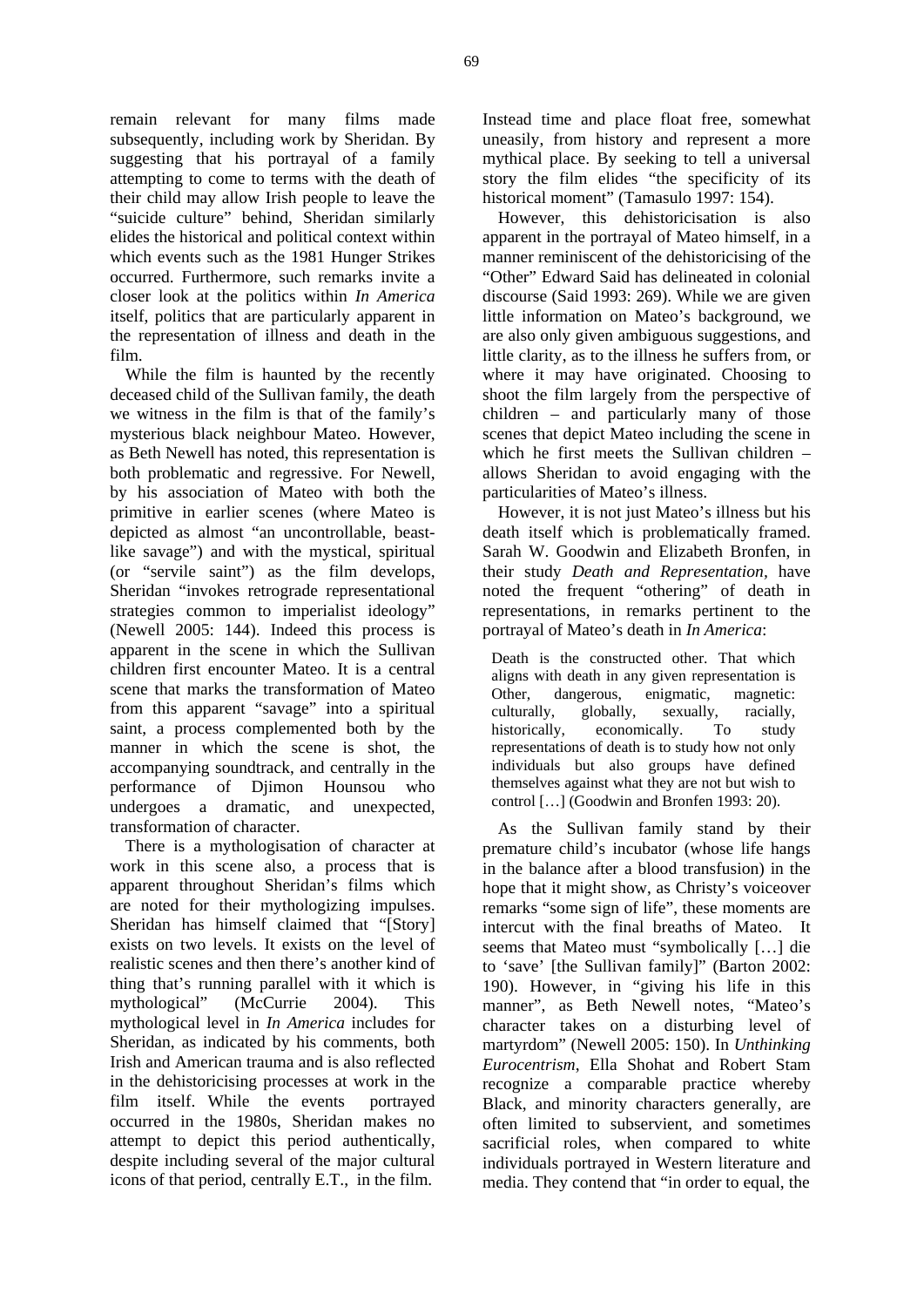oppressed are asked to better, whence all the stoic 'ebony saints' […] of Hollywood, from Louise Beavers in *Imitation of Life* (1934), through Sidney Poitier in *The Defiant Ones* (1961), to Whoopi Goldberg in *Clara's Heart* (1988)" (Shohat and Stam 1994: 203). As Beth Newhall notes

Mateo's sacrifice is not only noble, it is believable because it partakes of longstanding conventions whereby an idealised Black character willingly gives up his or her life for White characters  $-$  a telling comment on the inequality with which the media depicts the lives of minorities, as well as audiences' willingness to accept those depictions (Newell 2005: 150-151).

In Linda Dittmar and Gene Michaud's study of Hollywood films concerned with the Vietnam War they found that:

What [these] films suggest is both a need for healing and an anticipatory need to prepare for the next round. However, in film after film, the means of recovery is withheld. Audiences are offered neither insight as to why the United States took on this war in the first place nor an understanding of its long term consequences or possible alternatives (Dittmar and Michaud 1997: 2).

In a highly emotionally charged and impressively realised narrative concerning death, Jim Sheridan's *In America* does provide a cathartic experience through which audiences may find assistance in working through their own personal traumas. However, the portrayal of death in the film also involves both a questionable dehistoricisation and stereotyping of the film's central Black character Mateo. More problematically still, Sheridan's description of this film, echoed in critical commentary, as providing a means of dealing with the trauma of 9/11 and of being about getting away from the "suicide culture" in Ireland, while recalling the dehistoricising and regressive stereotyping associated with colonial discourse, ultimately obscures the real social, political and historical context of these events themselves.

## **Works Cited**

Barton, Ruth. 2002. *Jim Sheridan: Framing the Nation*. Dublin: Liffey Press.

Bogdanovich, Peter. 1978. *John Ford*. Berkeley: University of California Press.

Cohen, David S. 2003. "Dark days". *Variety*. 17 December. [retrieved 10/05/2006]

http://www.variety.com/ac2004\_article/VR1117897317?nav=writer&categoryid=1647

 Dittmar, Linda and Gene Michaud. 1997. "America's Vietnam War Films: Marching Towards Denial". *From Hanoi to Hollywood: The Vietnam War in American Film* edited by Linda Dittmar and Gene Michaud. New Brunswick: Rutgers University Press. 1-18.

Freud, Sigmund. 1963. "Reflections upon War and Death". *Character and Culture*. New York: Collier. 109-13.

Gibbons, Luke. 2002. *The Quiet Man*. Cork: Cork University Press.

- Goodwin, Sarah W. and Elizabeth Bronfen. 1993. *Death and Representation*. Baltimore: John Hopkins University Press.
- Hill, John. 1987. "Images of Violence". *Cinema and Ireland* edited by Kevin Rockett, Luke Gibbons and John Hill. London: Routledge. 147-193.
- Horowitz, Josh. 2004. "The Inner View Jim Sheridan". *Movie Poop Shoot*. 18 February http://www.Moviepoopshoot.Com/Interviews/43.Html [retrieved 19/05/2006]
- Iampolsky, Mikhail. 1995. "Death in Cinema". *Re-Entering the Sign: Articulating New Russian Culture*, edited by Ellen E. Berry and Anesa Miller-Pogacar. Ann Arbor: University of Michigan Press. 270-288.
- Jawetz, Gil. 2004. "'It's a New World' Jim Sheridan's *In America*". *Cinema Gotham*. 21 April http://www.dvdtalk.com/cinemagotham/archives/002744.html [retrieved 02/07/2006]
- King Greenwood, Jill. 2005. "Police step up patrols at theatres". *Pittsburgh Tribune Review*, 12 November http://www.fradical.com/Articles\_on\_get\_rich\_or\_die\_tryin1.htm [retrieved 15/05/2006]
- McCurrie, Tom. 2004. "*In America*'s Jim Sheridan and The Cinema Of Emotion". *HollywoodLitSales.com*. 19 January http://www.hollywoodlitsales.com/cf/journal/dspJournal.cfm?intID=2638 [retrieved 10/06/2006]